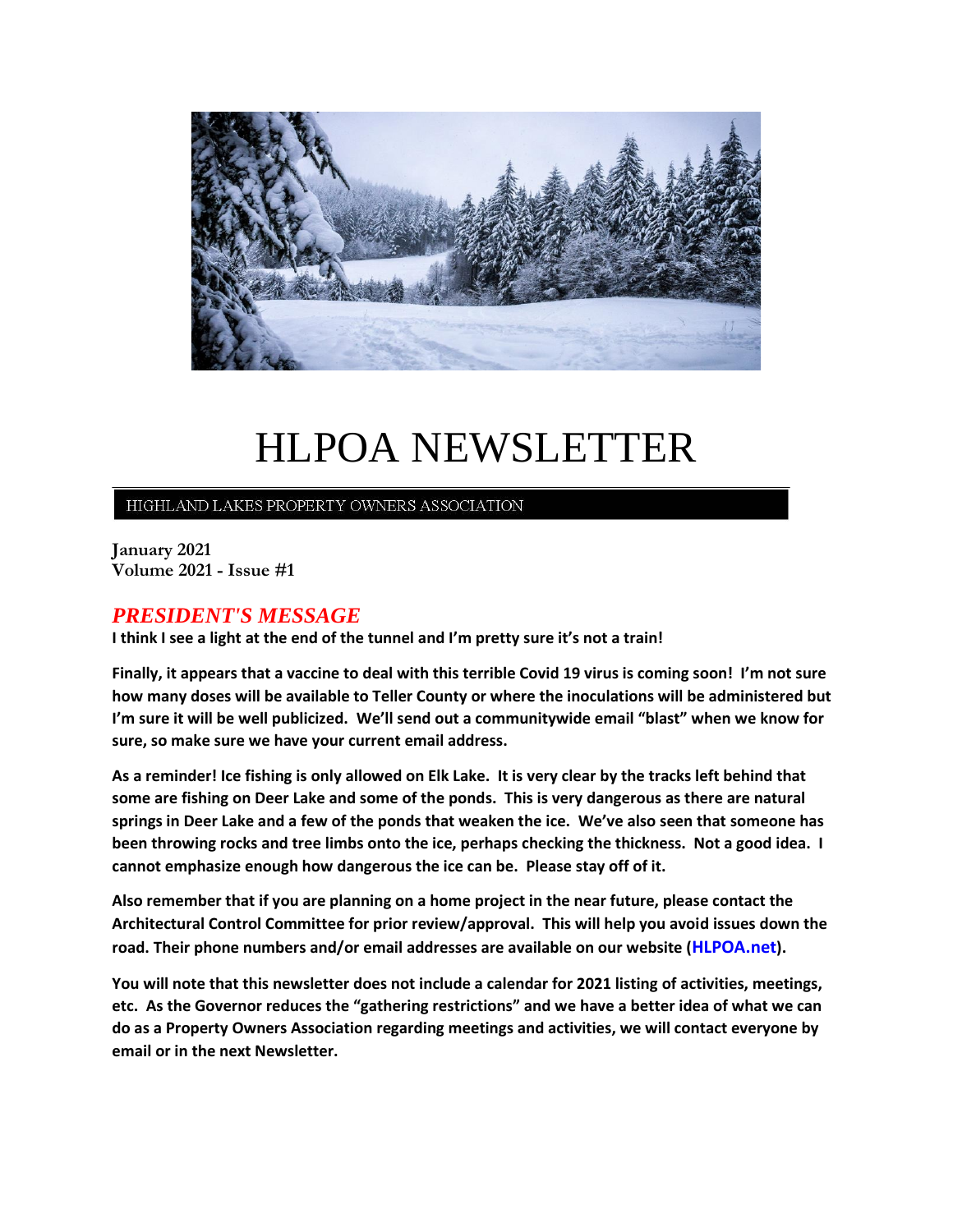**To those who plow their own driveway, or have someone do it for you, please be aware that the snow should not be plowed into the "Right of Way" of the County Road that provides access to your property. The snow should be pushed to the side of the road.**

**We've said something before about feeding the deer. This is against the law! Yet people persist in feeding the ever-growing deer population of Highland Lakes. We have way too many deer as it is and feeding the deer increases the number of predators which then cause problems of their own. From this point forward, when identified, residents feeding deer will be reported to the State Division of Wildlife.**

**Our Community owes a big THANK YOU to Linda Becker and Wendy Boals and all that helped them put together the recent HLPOA Food Drive. I'm informed that they delivered over 300 lbs. of food to the Divide Pantry and nearly the same amount to the Woodland Park Cupboard. Way to go, ladies!**

*Smile Time: I'm Not Clumsy! It's just that the floor hates me, the tables and chairs are bullies, and the wall gets in the way.*

*When a Job Application asks who is to be notified in case of emergency, I always write, "A very good doctor".*

*Hope smiles from the threshold of the year to come, whispering, "It will be happier." Alfred Lord Tennyson, English poet.*

**Stay safe and be well, hope to see you soon.**

**Paul Stecklein President, HLPOA epstecklein@aol.com***,* **687-2234**

## **Committee Reports and Information**

**Architectural Control Committee:** Happy New Year from the ACC! The cold weather brings on dreams of new DIY projects. Now is the time to plan your DIY projects and prepare for what projects you will do this spring and summer while enjoying a cozy fire. We have all just experienced very trying times with the Covid-19 pandemic. We hope all are well and made it safely through the last 9 months with little or no illness.

**THANK YOU** to everyone this last year for contacting your Architectural Control Committee for all your projects. There were some DIY projects this last summer and some members did contact the ACC to get approval for new projects. We even have 2 new houses being built. Welcome to our neighborhood. Please forward all your planned projects with designs and plans to me so we can get committee approval as soon as possible. **[Sambo49@outlook.com](mailto:Sambo49@outlook.com)**

Please remember all new projects, such as storage sheds, garages, additions that are over 200 square feet REQUIRE a Teller County building permit. A copy of the building permit needs to be sent to the ACC as soon as possible. If you are repainting, reroofing, or putting on new siding please send colors to the ACC for approval. Please remember that our rules require that colors (painting, siding, and roofs) be of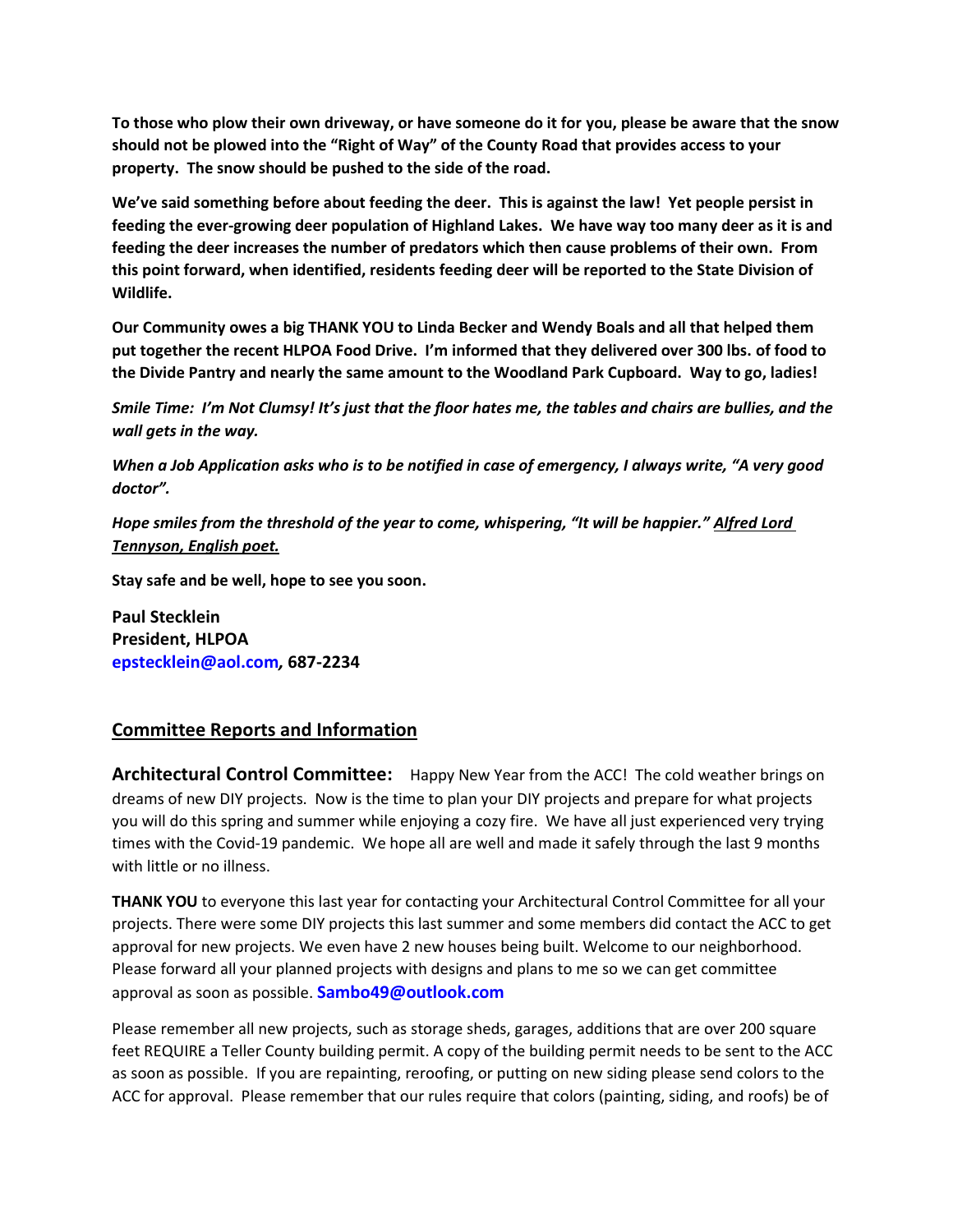an EARTH tone (browns, greens, grey, tan) and your design to be similar to a mountain cabin design with a roof pitch of 6 to 12. No Quonset hut designs or metal barn siding are allowed.

We have over 360 homes in Highland Lakes. We are a covenanted community and we take pride in ourselves that we have a clean, neat, BEAUTIFUL community that everyone enjoys as we drive through the neighborhood. Plan your projects early while relaxing by the fire, send your project plans to the ACC for early approval. Enjoy the fall colors and our cool crisp clean mountain air with the beautiful sunrises and sunsets. May your 2021 year be happy and prosperous new year.

### **Sam Baucom, ACC chairman, 719-687-8581, [Sambo49@outlook.com](mailto:Sambo49@outlook.com)**

**FireWise Committee:** What should I do first to be prepared for a wildfire? Be prepared to leave your home at a moment's notice. Naturally, you can grab your keys, jump in the car and leave. In some cases, that is all the time you will have. But if you have prepared in advance, you will have a list of items that you have determined are your number one priority items. Whatever they are, you know exactly where they are so you can grab them quickly.

There are several resources available to help you with planning. One that I like is the following from RSG – Ready, Set, Go Action Guide. **[https://www.iafc.org/topics-and-tools/resources/resource/rsg-action](https://www.iafc.org/topics-and-tools/resources/resource/rsg-action-guide)[guide](https://www.iafc.org/topics-and-tools/resources/resource/rsg-action-guide)** You may also want to visit the Colorado State Forest Service office in Woodland Park. They have lots of educational materials and are available to answer your questions or you can visit **https://csfs.colostate.edu/wildfire-mitigation/**

Contact your insurance company and find out what their requirements are regarding the loss of your home and contents. Most require some type of proof of contents such as a video or photos in case you didn't keep all your receipts for everything.

We hope that 2021 will allow us to again meet at the Community Building with some local experts who can answer your questions and give you some pointers. If you do plan on working on a mitigation project in 2021, please let me know with a description of the project, number of workers, hours worked for each, and any expenses incurred. If you hired someone, give me the company name or individual name and any costs incurred. This will help us maintain our FireWise certification. The FireWise organization is a multi-agency program that encourages the development of defensible space and the prevention of catastrophic wildfires. It is a community fire prevention partnership. Highland Lakes is a participating member of the organization.

Finally, the slash area behind the Community Building is now open. Contact me or call one of the numbers on the gate to get the combination. Please visit **HLPOA.net** and read the slash rules. While you are there, look at the Community Wildfire Protection Plan. For more information, contact **Garry Cote, [sgcote@aol.com,](file:///C:/Users/Sue/Desktop/HLWD/HLPOA/POA%20Newsletter/sgcote@aol.com) 687-0338**. We hope you have a happy, safe and FireWise New Year!

**Fishing Committee:** I hope you had a chance to do some fishing last fall. Winter has set in and I am hearing that those who are willing to brave the cold have been doing pretty well ice fishing. Please remember to release brookies that you catch so that they can repopulate after last year's winter kill. Keep in mind that ice fishing is at your own risk and be aware that there are springs in Elk Lake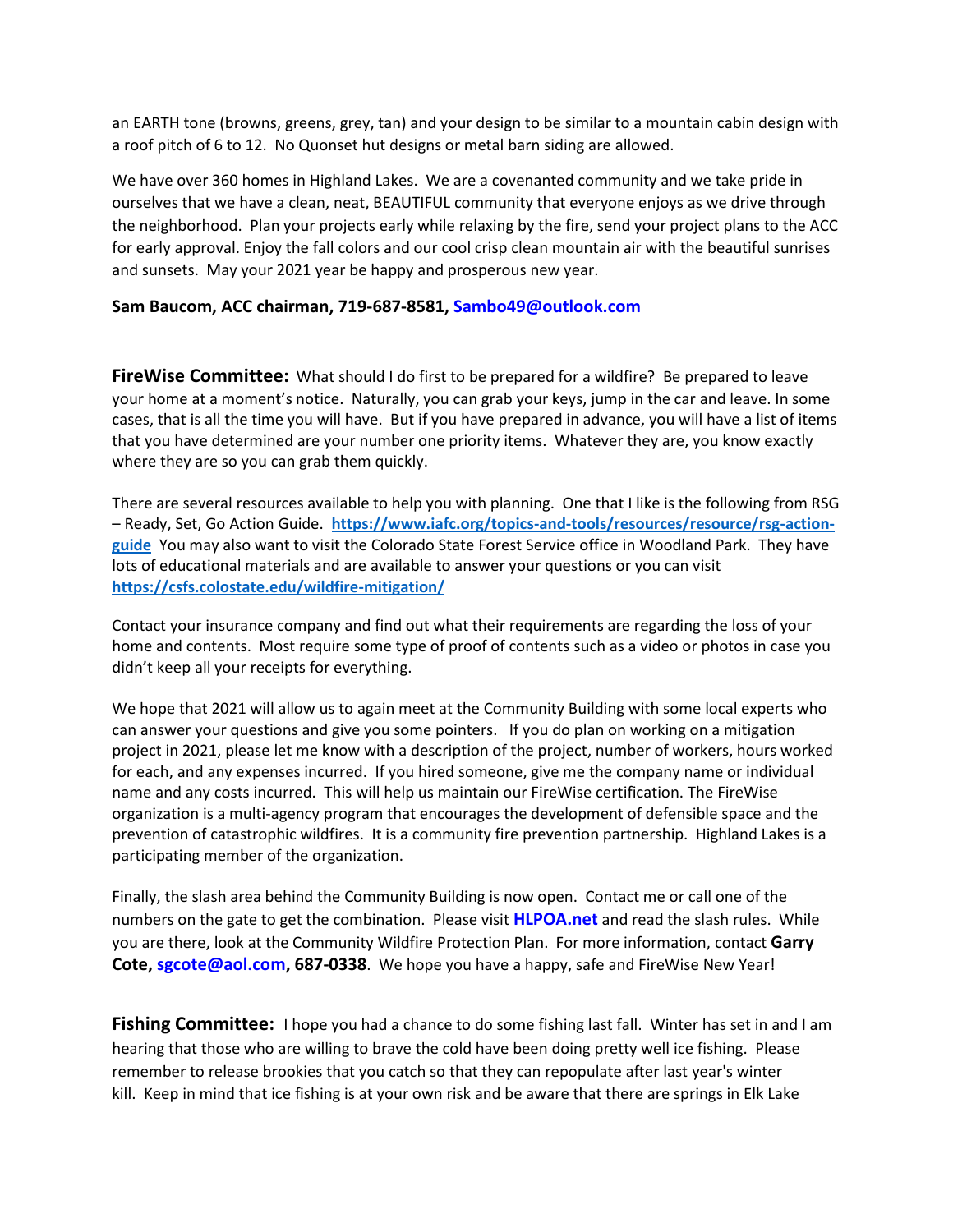where the ice may be thinner than you expect. Ice fishing can only be done at Elk Lake and no vehicles of any kind are permitted on the ice. We will be selling permits for 2021 at the Community Center at the end of March or the first part of April. Please watch for more information in an HLPOA blast or in the next newsletter. Special thanks to Dave Ward and the other fishing wardens for keeping watch over our lakes and ponds. Thanks, **Roger King, Chairman, 687-0104** and the fishing committee.

**Maintenance Committee:** Hope everyone had a wonderful holiday season! Nothing much has been happening in and around the area. Hopefully, things will pick up as our weather breaks. Stay safe and healthy. If you notice any problems around the area that I miss, please call me at (224) 234-1755 or email me at **hogpop57gmail.com.** Thank you and hope to see everyone real soon. **Mickey Corcoran, Chairman**, **453-1246 or cell 224-234-1755** 

**Neighborhood Watch:** Hello, neighbors! Hope this finds each of you doing well. Not a lot of Neighborhood Watch activity to report recently and that's a good thing. We are fortunate to live in a community that watches out for one another. That DOES deter criminal activity. So, thanks for your help in keeping our community safe.

We ask each of you during this continued time of Covid-19 crisis to think of others; consider your actions and be kind; connect and reach out to your neighbors; make the most of online groups; support vulnerable or isolated people; and only share accurate information or advice.

Keeping yourself and your loved ones safe physically and emotionally is of critical importance particularly as we move toward a vaccinated populace. Hey, you've made it okay thus far, so why take the chance of losing your health when the end is in sight? The most valuable action you can take is to follow government advice and do everything you can to avoid becoming ill and passing the virus onto others – particularly those who are at higher risk from Covid-19. Use technology to support and engage with vulnerable and isolated members of our community. Simply, do the right thing. It may be overused, but so true -- together we will beat this virus!

Should you need help, contact one the following:

Your Block Captain Fred Swets (719) 687-2307 Chris Becker (636) 675-7854 **or 911 for the Sheriff's Office**

**Future events:** We are still trying to determine when we can have our next Neighborhood Watch meeting. We'll communicate to all once it is safe to meet. All are welcome to attend! Presenter: George Carey on the timely topic, "The Spycam Epidemic" in "areas of privacy." When: To Be Determined Where: Community Building What Time: 7 PM Until next time -- Be Safe Out There! **Trails Committee: Chairperson and members needed.**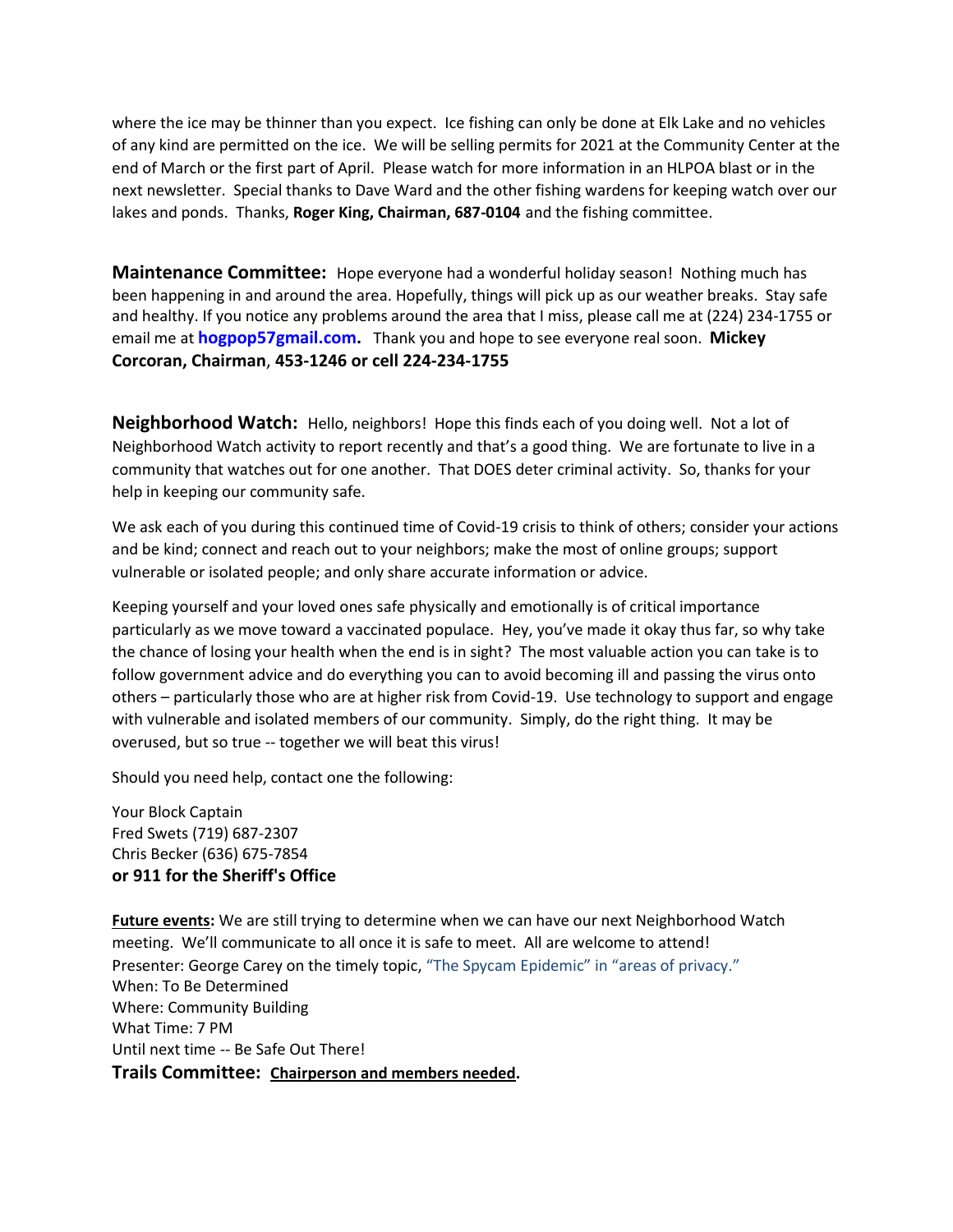**Welcome Committee:** Highland Lakes has had 34 new residents in Calendar Year 2020. Welcome to all New Residents. Needless to say, this pandemic has thrown a wrench into our New Residents Meetings. The next planned New Residents Meeting is scheduled for May. Hopefully, the Governor's indoor gathering rules will be eased and we will be able to have this meeting. ALL residents are invited. But, all new residents in CY 20 receive a special invite. If you have any questions regarding our community, please contact us. Our contact information may be found on our website at **HLPOA.net**. **Suzan Stecklein, Chairperson, [skstecklein@aol.com](mailto:skstecklein@aol.com)**

#### **COMMUNITY BUILDING CALENDAR – 2021**

#### **Weekly:**

| Every Mon-Fri   | $8:30-10:00$ am    | <b>Maureen Swets</b> | Exercise     |
|-----------------|--------------------|----------------------|--------------|
| Tues and Thurs  | $10:15 - 11:15$ am | Elizabeth Reed       | Yoga         |
| Every Monday    | 11:00am-12:00 pm   | JoAnn Morgan         | Line Dancing |
| Every Wednesday | 11:00 am - 3:00 pm | <b>Maureen Swets</b> | Crafting     |

**Check the newsletter, emails, and bulletin boards for schedule changes and other information.** 

#### **HLPOA Board Members:**

| <b>Paul Stecklein</b> | <b>President, Director</b> | 687-2234     |
|-----------------------|----------------------------|--------------|
| <b>Fred Swets</b>     | <b>Vice President</b>      | 687-2307     |
| <b>Renee Tate</b>     | Secretary/Treasurer        | 687-9465     |
| <b>Roger King</b>     | <b>Director</b>            | 687-0104     |
| <b>Ross Parnow</b>    | <b>Director</b>            | 719-373-0613 |
| <b>Sam Baucom</b>     | <b>Director</b>            | 687-8581     |
| Dan Odell             | <b>Director</b>            | 686-7704     |

| <b>Committee Chairs:</b><br><b>Activities</b> |                                 |              |
|-----------------------------------------------|---------------------------------|--------------|
| <b>Architectural Control</b>                  | Sam Baucom                      | 687-8581     |
| <b>Budget/Finance</b>                         | <b>Renee Tate</b>               | 687-9465     |
| <b>FireWise</b>                               | <b>Garry Cote (help needed)</b> | 687-0338     |
| <b>Fishing</b>                                | <b>Roger King</b>               | 687-0104     |
| <b>Maintenance</b>                            | <b>Mickey Corcoran</b>          | 453-1246     |
| <b>Neighborhood Watch</b>                     | <b>Fred Swets</b>               | 687-2307     |
|                                               | <b>Chris Becker</b>             | 636-675-7854 |
| <b>Newsletter</b>                             | <b>Kathy Campbell</b>           | 281-744-3349 |
| <b>Trails</b>                                 | (help needed)                   |              |
| <b>Water District Liaison</b>                 | Dan Odell                       | 686-7704     |
| <b>Web Page</b>                               | Dan Odell                       | 686-7704     |
| Welcome                                       | Suzan Stecklein                 | 687-2234     |